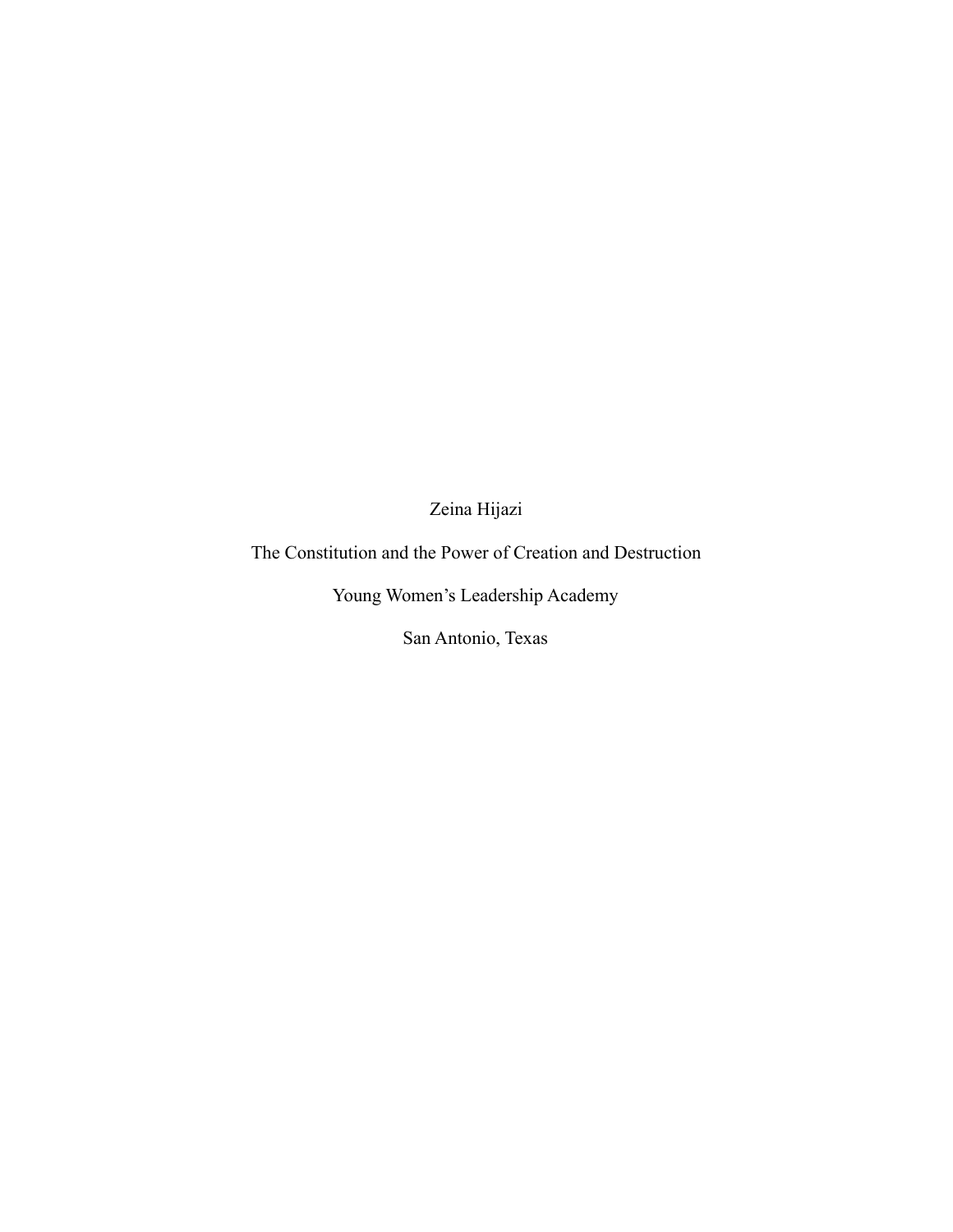The Constitution is an excellent example of the exciting and frightening truth that absolutely anything can be dismantled and rebuilt- ideologies, laws, institutions, entire cultural forces. To recognize that humans have managed to build so much that is beautiful and good means we can recognize, and thus break down, what is harmful or unjust. The Constitution itself, with its built-in apparatus for productive change, has a history that reflects this principle. Perhaps the best example is that the Constitution was amended with regard to suffrage multiple times; in each instance, people recognized the unique power that they had to fight for such amendments. Throughout the incremental improvements in voting conditions for minorities, the Constitution has been a grounding force- sometimes just and groundbreaking, sometimes appallingly regressive- in the continued fight for voting rights, which are logistically important to the democracy of the United States and also symbolically important to everything the United States claims to stand for. We often take for granted that the most perfect aspect of the Constitution is its central concession that it is not infallible. Sometimes, we imagine that the maintenance of order is derived from preserving control, from tightly gripping onto the same political ideologies and policies, from steadfastly honoring tradition. How would governments secure their power if not by rigidly insisting that their way is the best way, the only way? While this is a valuable debate in itself, it's mentioned here to emphasize the truly significant notion of a governing document that not only expects change, but actively welcomes and assists it. The Constitution does for the people of the United States what excellent teachers do for their students: serve as a guide while actively enabling individuals to explore their experiments, fostering incredible innovation and learning in unexpected places. The Constitution is an important reference point during upheavals of great intensity. It reminds us that our own inventions and beliefs are not always set in stone, and encourages us to always search for a better way to run our communities.